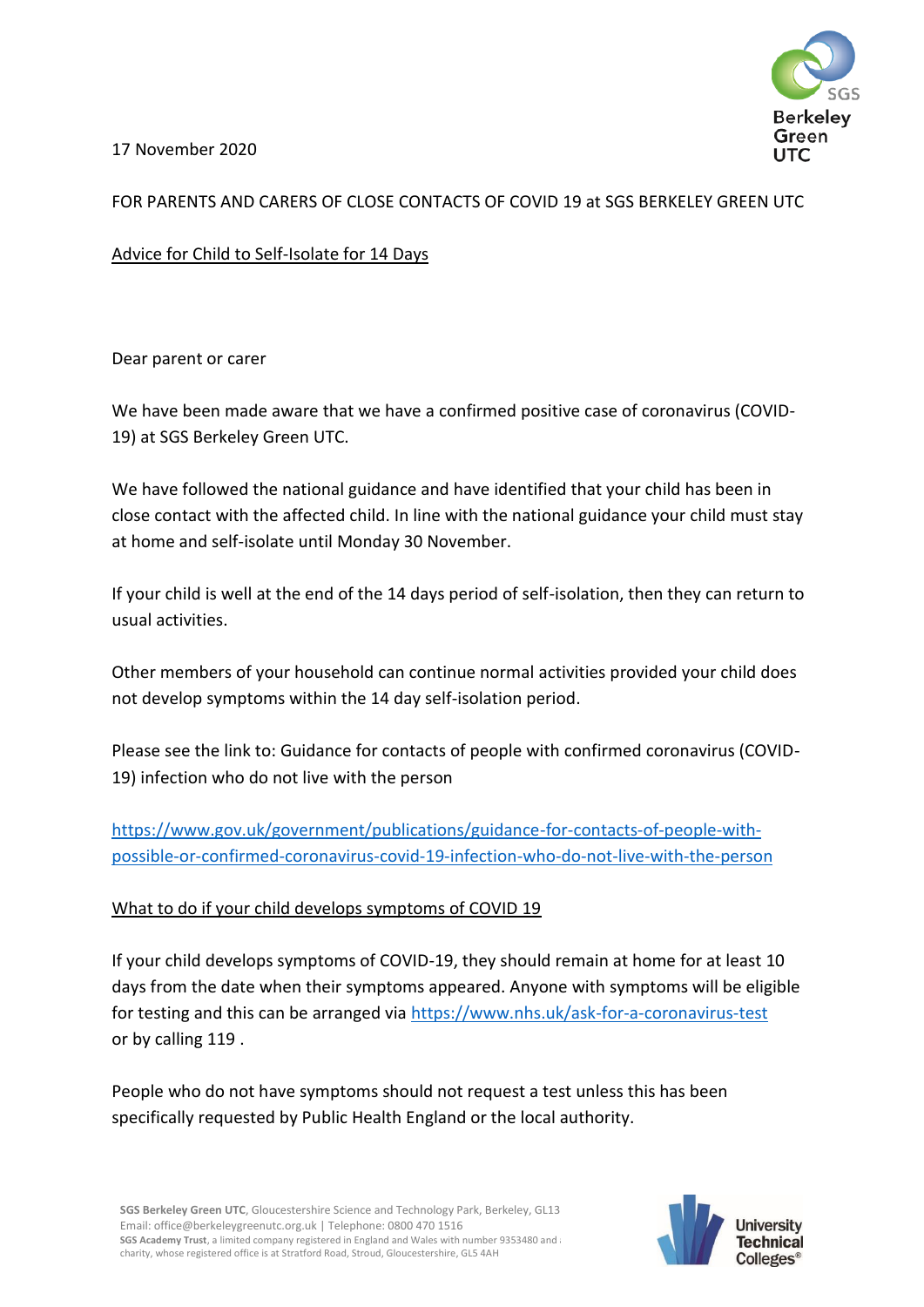All other household members who remain well must stay at home and not leave the house for 14 days. This includes anyone in your 'Support Bubble'.

The 14-day period starts from the day when the first person in the house became ill.

Household members should not go to work, school or public areas and exercise should be taken within the home. If you require help with buying groceries, other shopping or picking up medication, or walking a dog, you should ask friends or family. Alternatively, you can order your shopping online and medication by phone or online.

Household members staying at home for 14 days will greatly reduce the overall amount of infection the household could pass on to others in the community

If you are able can, move any vulnerable individuals (such as the elderly and those with underlying health conditions) out of your home, to stay with friends or family for the duration of the home isolation period

Please see the link to the PHE 'Stay at Home' Guidance: [https://www.gov.uk/government/publications/covid-19-stay-at-home-guidance/stay-at](https://www.gov.uk/government/publications/covid-19-stay-at-home-guidance/stay-at-home-guidance-for-households-with-possible-coronavirus-covid-19-infection)[home-guidance-for-households-with-possible-coronavirus-covid-19-infection](https://www.gov.uk/government/publications/covid-19-stay-at-home-guidance/stay-at-home-guidance-for-households-with-possible-coronavirus-covid-19-infection)

## **Symptoms of COVID 19**

The most common symptoms of coronavirus (COVID-19) are recent onset of:

- new continuous cough and/or
- high temperature and/or
- a loss of, or change in, normal sense of taste or smell (anosmia)

For most people, coronavirus (COVID-19) will be a mild illness.

If your child does develop symptoms, you can seek advice from the nhs.uk website at [https://www.nhs.uk/conditions/coronavirus-covid-19/check-if-you-have-coronavirus](https://www.nhs.uk/conditions/coronavirus-covid-19/check-if-you-have-coronavirus-symptoms/)[symptoms/](https://www.nhs.uk/conditions/coronavirus-covid-19/check-if-you-have-coronavirus-symptoms/)

If you are concerned about your child's symptoms, or they are worsening you can seek advice from NHS 111 at<https://111.nhs.uk/> or by phoning 111.